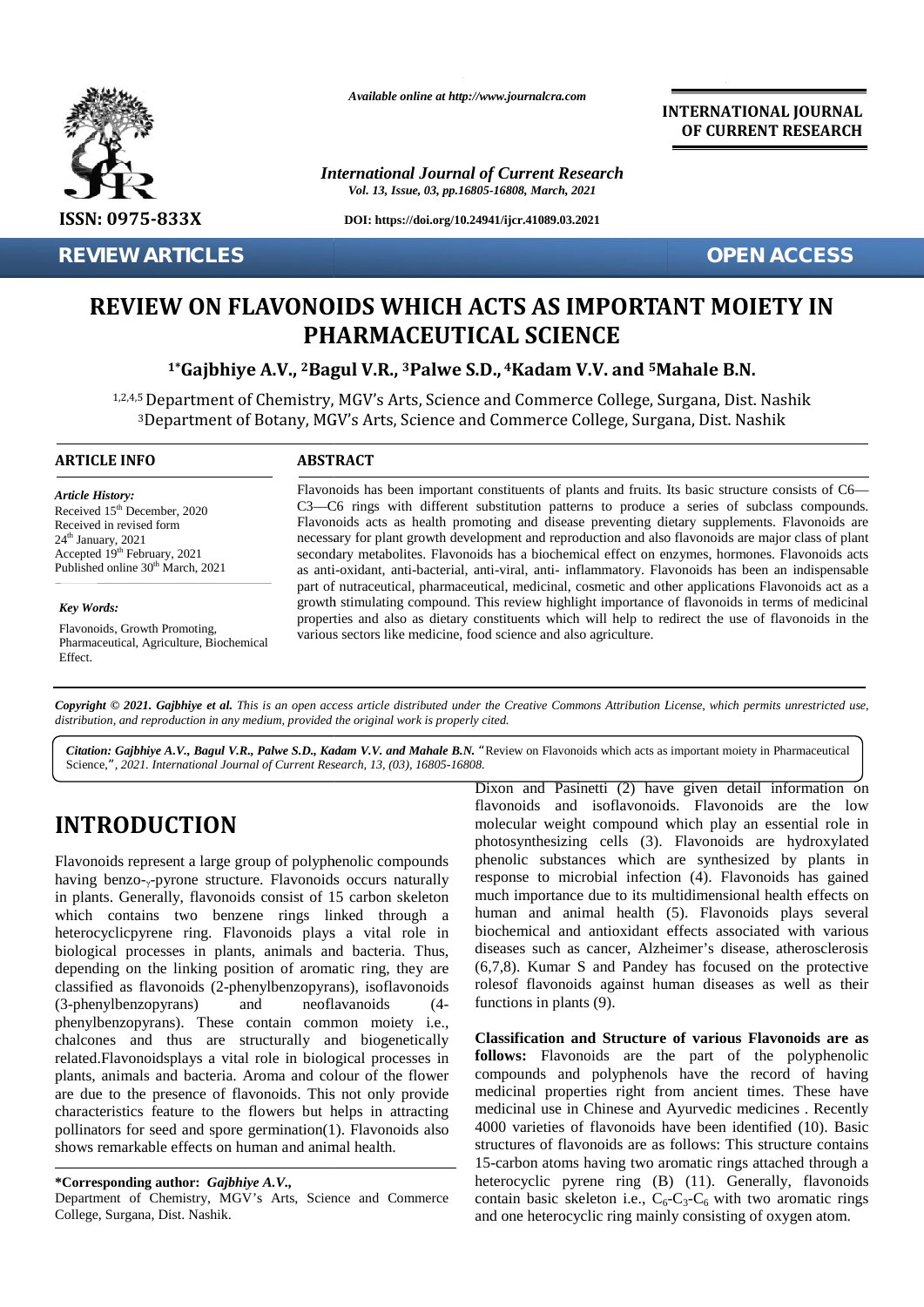

**Fig. 1. Structure of Flavonoid Fig.**

Flavonoids classification depends on the nature of B ring and degree of unsaturation (12) and it can be classified into six subclasses. Flavonoids classification depends on the nature of B ring degree of unsaturation (12) and it can be classified into subclasses.

#### **Flavanols:**



**Fig. 2. Structure of Flavanols**

It contains alpha hydroxy carbonyl group. It acts as building blocks of proanthocyanins. Flavanol's which have been blocks frequently used are Kaempferol, Quercetin, Myricetin and Fisetin. These have difference in no. and position of hydroxyl frequently used are Kaempferol, Quercetin, Myricetin and<br>Fisetin. These have difference in no. and position of hydroxyl<br>group. Medicinally, it acts as antioxidant potential which reduces risk of vascular disease. Mostly, flavanols' are rich tea and red wine apart from fruits and vegetables.

### **Flavanone: Flavanone:**



**Fig: 3. Structure of Flavanone Fig:** 

It contains  $\alpha, \beta$  –unsaturated carbonyl group. It acts as antioxidant, anti-inflammatory, blood lipid-lowering and cholesterol-lowering agents. These are also called as dihydroflavones. Flavanones are present in peel of citrus fruits and gives bitter taste to the juice. Over the past 15 years, the number of flavanones has significantly increased (13).

**Flavones**



**Fig. 4. Structure of Flavone**

It contains ketonic group. Flavones which are used commonly are Luteolin, Apigenin and Tangeretin, Nobiletin and Sinensetin (14) depends on position and no. of hydroxyl groups. Flavones are commonly occurring in red peppers, mint, gingkgo bilola, chamomile.

**Isoflavones:**



**Fig: 5 Structure of Isoflavones Fig:** 

It contains  $\alpha$ ,  $\beta$  –unsaturated carbonyl group and presence of other aromatic ring at -position. It occurs mostly in soyabeans<br>and other leguminous plants. Isoflavonoids are also found in<br>microbes (15).Commonly used isoflavones are Genistein and<br>Daidzein are known because of their oes and other leguminous plants. Isoflavonoids are also found in microbes (15).Commonly used isoflavones are Genistein and Daidzein are known because of their oestrogenic activity in certain animal models.

**Flavan-3-ol:**



**Fig. 6. Structure of Flavan-3-ol Flavan-3-ol**

It contains pyrene ring having hydroxyl group at 3-position attaching two aromatic rings. Commonly used flavan-3-ols are Catechin, Epicatechin and Epigallocatechin. It occurs abundantly in bananas, apples, blueberries, peaches and pears.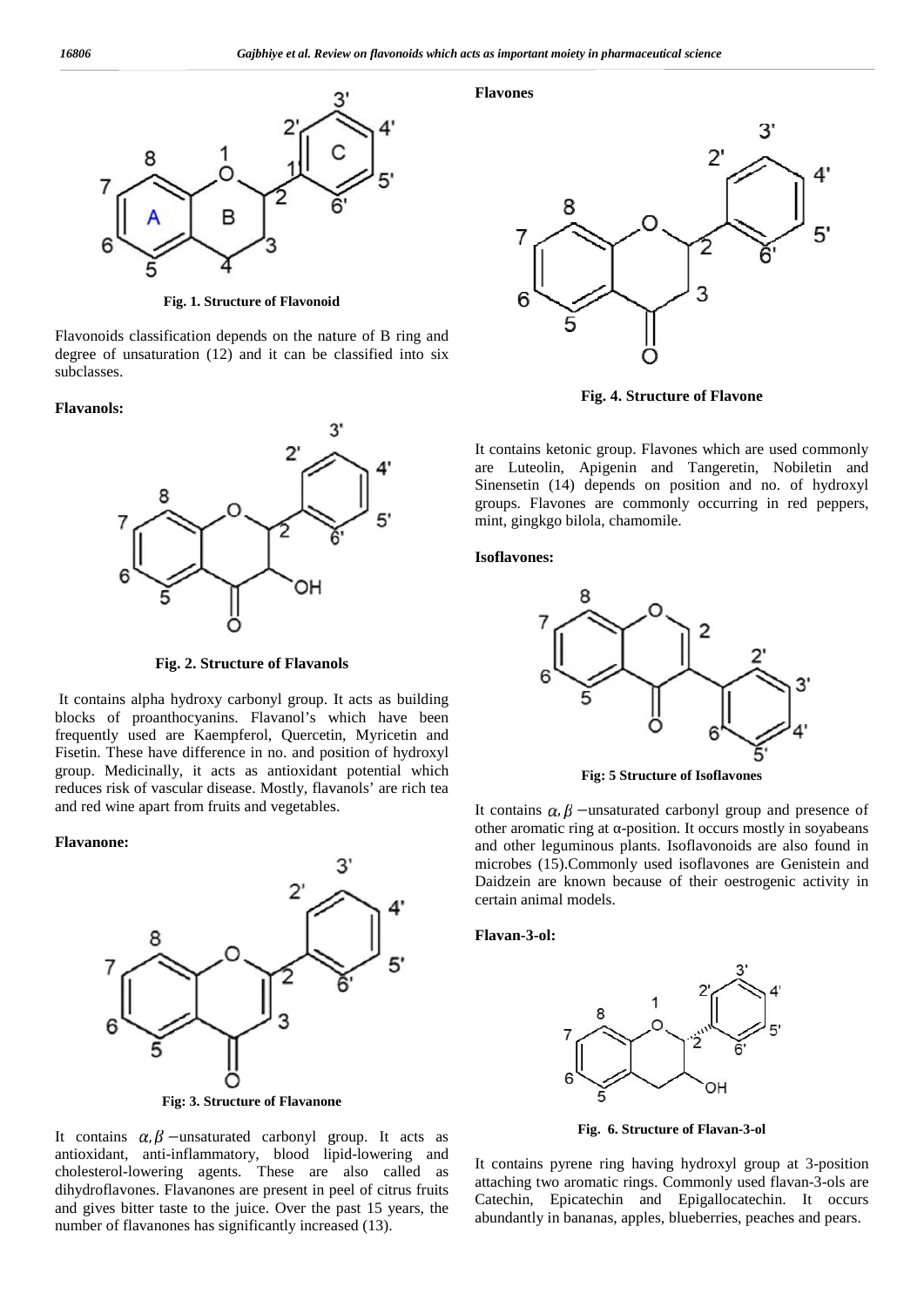**Biological Significance of Flavonoids**: Flavonoids shows various biological properties because of their chemical structures (16,17). It acts as anti-inflammatory, antiviral, anticancer, anti-diabetics, cytotoxic and antiulcer.

**Anti-bacterial activity:** In response to microbial infection, plants are able to synthesize flavonoids which acts as effective antimicrobial substances against a wide variety of microorganisms. Galangin, Flavone, Apigenin and Flavonol glycosides, Chalcones and flavanones shows potent antimicrobial activities (3).

**Anti-cancer activity:** Flavonoids exhibit anticancer activity because of their multiple molecular mechanisms of action. It stimulates initiation and promotional stages of the carcinogenicity. Polyphenolic compound like phenolic acids, anthocyanidins, tannins and flavonoids show a broad spectrum of pharmacological activities (18,19).

**Anti-viral activity:** It shows antiviral activity as it has an ability to inhibit various enzymes associated with the life cycle of viruses. Flavon-3-ol shows anti-HIV property. Naringin, Hesperetin and Quercetin shows anti-dengue activity (20).

**Anti-inflammatory activity:** Inflammation occurs when body tissues responses to tissue injury, pathogen infection, damaged cells, molecular mediators. In this process, immune cells from blood vessels migrates and releases chemical mediators at the site of tissue damage. Quercetin, Hesperidin and Luteolin shows anti-inflammatory property.

**Anti-oxidant Activity:** Flavonoids act as antioxidants and thus inhibit the factors of disease causing. Some of the anti oxidant acts as free radical scavenging [21]. Arrangement of functional group about the nuclear structure decides the antioxidant activity.[22]. Antioxidants are those compounds which protect human, animal and plant cells against the damage effect of free radicals.

# **CONCLUSION**

Flavonoids are the compounds which occurs naturally in plants and fruits. Also, flavonoids play important role in the prevention of many diseases. Flavonoids are the phytochemical compounds which interact with the large number of cellular targets viz. antibacterial, anti-cancer, antiviral, anti-inflammatory. Thus, we tried to review the flavonoids and its various biological activities. It also brings the importance of sources which are rich in flavonoids. Hence helpful to bring out the importance of flavonoids in day-to-day life.

**Conflict of interest:** The author(s) declare no potential conflicts of interest with respect to the research, authorship, and/or publication of this article.

**Funding:** The author(s) received no financial support for the research, authorship, and/or publication of this article.

- Flavonoids as important moiety
- Biological activity
- Pharmaceutical science

## **REFERENCES**

- 1. Griesbach, R. 2005. Biochemistry and genetics of flower colour. Plant Breed Rev., 25:89-114
- 2. Dixon, R., Pasinetti, G. 2010. Flavonoids and isoflavonoids: from plant biology to agriculture and neuroscience. Plant Pbysiol, 154:453-457.
- 3. Cushhnie, TPT and Lamb, AJ. 2005. Antimicrobial activity of flavonoids, International Journal of Antimicrobial Agents. 25:343-356.
- 4. Dixon, RA., Dey, PM., Lamb, CJ. 1983. Phytoalexins: enzymes and molecular biology. Advances in enzymology and related areas of molecular biology, 55:1-136.
- 5. Nijveldt, RJ., Van Nood, E., Van Hoorn, DE., Boelens, PG., Van Norren, K. and Van Leeuwen, PA. 2001. Flavonoids: a review of probable mechanism of action and potential applications.Am. J. Clin. Nutr., 74(4):418-25.
- 6. Burak, M. and Imen, Y. 1999. Flavonoids and their antioxidant properties.Turkiyeklin Tip Bilderg, 19:296- 304.
- 7. Ovande, C, Hernandez, D and Hernandez, E. 2009. Chemical studies of anthocyanins: a review, Food Chem, 113:859-871.
- 8. Lee, Y., Yuk, D. and Lee J. 2009. Epigallocatechin-3 gallate prevents lipopolysaccharide-induced elevation of amyloid generation and memory deficiency, Brain Res., 1250:164-174.
- 9. Kumar, S., Pandey, AK. 2013. Chemistry and biological activities of flavonoids: an overview., Scientific World Journal,162750.
- 10. Middleton, EJ. 1998. Effect of plant flavonoids on immune and inflammatory cell function., Advances in Experimental Medicine and Biology, 439:175-182.
- 11. Kuhn au, J. 1976. The flavonoids. A class of semi essential food components: their role in human nutrition. World Rev. Nutr. Diet, 24:117-191.
- 12. Graf, B., Milbury, P. and Blumberg, J. 2005. Flavonols, Flavones, Flavanones and Human Health: Epidemiological Evidences, Journal of Medicinal Food, 8:281-290.
- 13.Iwashina, T. 2013. Flavonoid properties of five families newly incorporated into the order Caryophyllales (Review), Bul. Natl. Mus. Nat. Sci., 39:25-51.
- 14. Manach, C., Scalbert, A., Morand, C., *et al* 2004. polyphenols: food sources and bioavailability., Am. J Clin. Nutr, 79:727-747.
- 15. Matthies, A., Clavel, T., Gutschow, M., *et al* 2008. Conversion of daidzein and genistein by an anaerobic bacterium newly isolated from the mouse intestine, Appl. Environ. Microbial, 74: 4847-4852.
- 16. Vessel, M., Hemmeti, M. and Vasei, M. 2003. Antidiabetic effects of quercetin in streptozocin-induced diabetic rats., Comp. Biochem. Physiol, 135:357-364.
- 17. Ghasmzadeh, A. and Jaafar, HZE. 1986. Anticancer and antioxidant activities of young Malaysian ginger (Zingiber officinale Roscoe) varieties grown under a different CO2concentration., Jour. Med. Plant Res., 5:3247-3255.
- 18. Namiki, M. 1990. Antioxidant/antimutagens in food. Critical Reviews in Food Sciences and Nutrition, 29(4):273-300.
- 19. Nagendra Prasad, K., Xie, H. and Hao, J. 2010. Antioxidant and anticancer activities of 8-hydroxyproralen isolated from wampee, Peel. Food Chemistry, 118(1):62- 66.